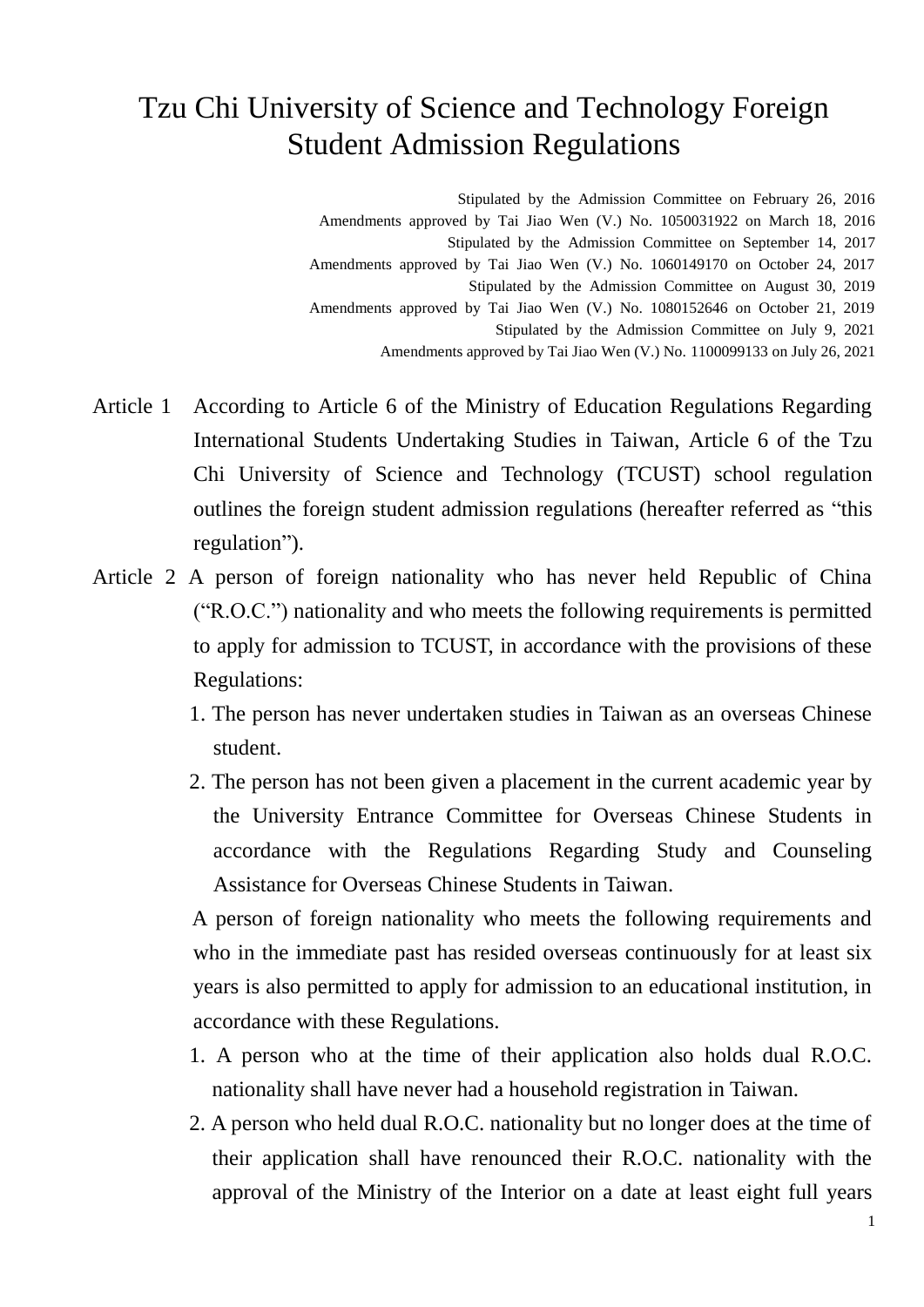before making their application.

3. A person referred to in either of the preceding two subparagraphs shall meet the requirements stipulated in Subparagraph 1 and Subparagraph 2 of the previous paragraph.

A foreign national who was selected by a foreign government, organization, or school to study in Taiwan in accordance with the Education Cooperation Framework Agreement, and who has never had household registration in Taiwan may be given exemption from the restrictions set out in the preceding two paragraphs if the competent education administrative authority gives approval.

The periods of six years stipulated in Paragraph 2 shall be calculated using the starting date of the semester (February 1, or August 1) as the end date of the period.

The term "overseas" used in Paragraph 2 refers to countries or regions other than the Mainland Area, Hong Kong, and Macau; the term "reside overseas continuously" means that an international student has stayed in Taiwan for no more than a total of 120 days in each year. When calculating the number of consecutive years spent overseas, if the initial or final year of the period is not a complete calendar year, any time spent in Taiwan in the initial or final year must not exceed 120 days. However, the time that a person has spent in Taiwan is not subject to this restriction and it is not counted when calculating how long they were in Taiwan in a particular year if the person has documentary proof that they:

- 1. Attended an overseas youth training course organized by the Overseas Compatriot Affairs Council or a technical professional training program accredited by the Ministry of Education;
- 2. Spent a total period of less than two years undertaking Chinese language classes at a Chinese language center at a university or tertiary college which has Ministry of Education approval to recruit students overseas;
- 3. Spent a total period of less than two years in Taiwan as an exchange student; or
- 4. Spent a total period of less than two years undertaking an internship that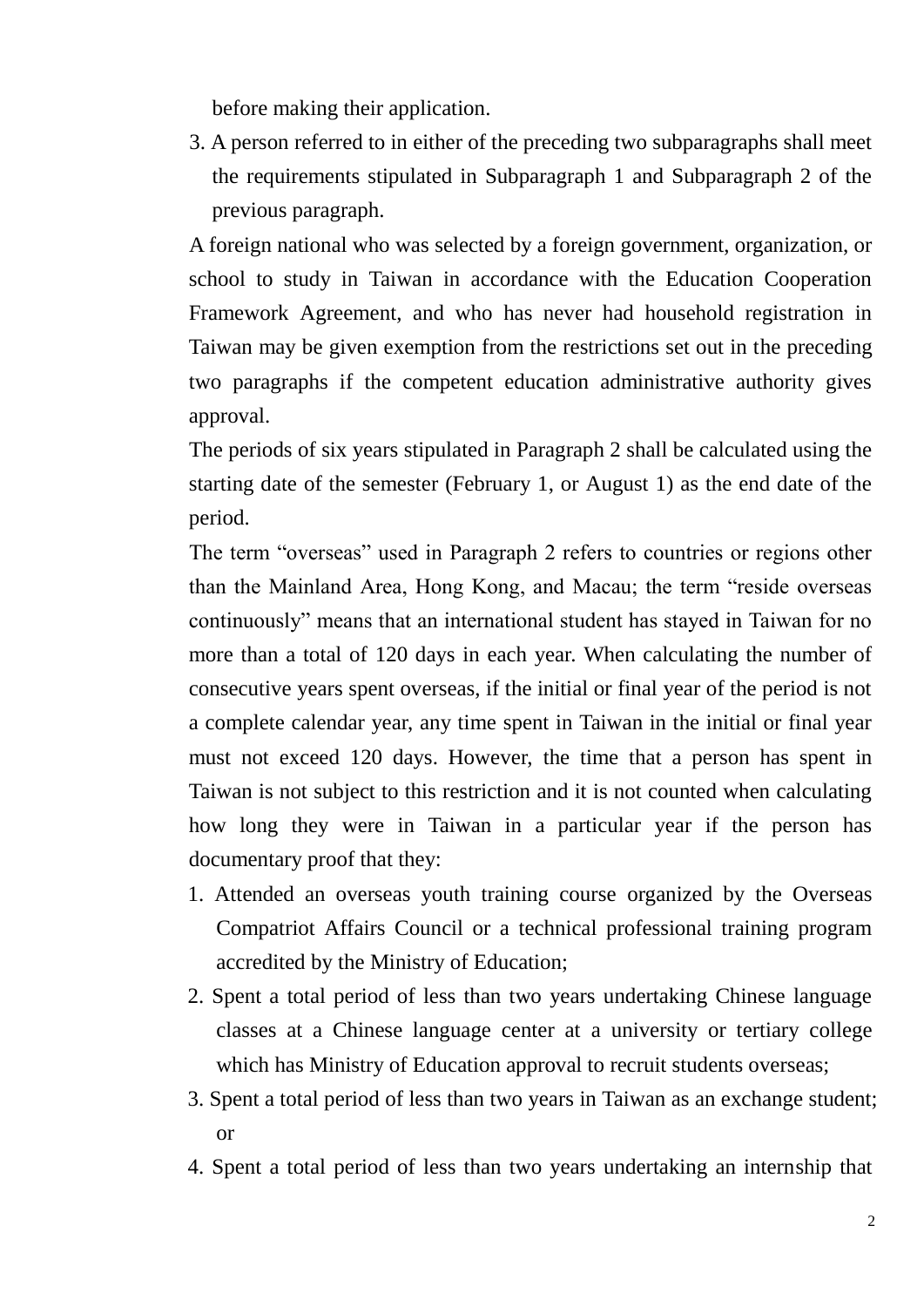they came to Taiwan to undertake with the approval of the designated central competent authority.

A person who held both foreign and R.O.C. nationalities and applied for annulment of their R.O.C. nationality before the date of effect of the February 1, 2011 amendment to these Regulations may apply for admission as an international student in accordance with the provisions in place before the amendment and is not subject to the restrictions set out in Paragraph 2.

Article 3 An applicant of foreign nationality, who is eligible for permanent residence in Hong Kong or Macao, who has never had household registration in Taiwan, and who at the time of their application has resided in Hong Kong, Macao, or elsewhere overseas continuously for at least six years may apply for admission in accordance with the provisions of these Regulations.

> The term "resided […] continuously" in the preceding paragraph means that a person did not spend more than a total of 120 days in Taiwan in each calendar year. However, this restriction does not apply if a person can present documentary proof that any of the circumstances listed in Paragraph 5, Subparagraphs 1 to 4 of the previous article apply. The time that they spent in Taiwan in the ways listed is not counted when calculating the period of continuous residence referred to in the previous paragraph.

> A person who was formerly from the Mainland Area and who has foreign nationality and has have never had household registration in Taiwan, and who at the time of their application has resided overseas continuously for at least six years may apply for admission to an educational institution, in accordance with the provisions of these Regulations.

> The term "resided […] continuously" in the preceding paragraph means that a person did not spend more than a total of 120 days in Taiwan in each calendar year. However, this restriction does not apply if a person can present documentary proof that any of the circumstances listed in Paragraph 5, Subparagraphs 1 to 4 of the previous article apply. The time that they spent in Taiwan in the ways listed is not counted when calculating the period that they resided continuously overseas referred to in the previous paragraph.

> The periods of six years stipulated in Paragraph 1 and in Paragraph 3 shall be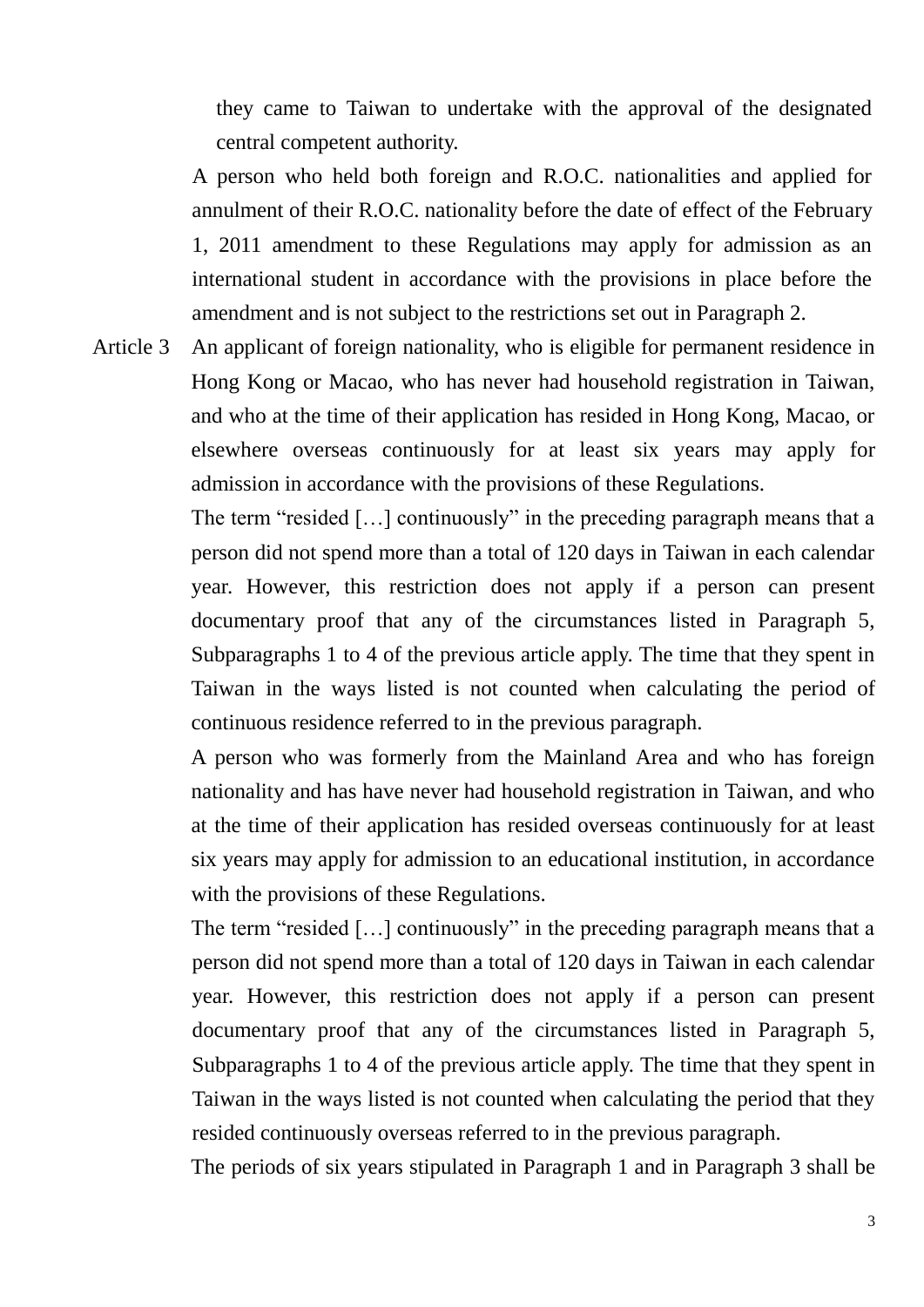calculated using the starting date of the semester (February 1, or August 1) as the end date of the period.

The definition of "overseas" given in Paragraph 5 of the previous article also applies, mutatis mutandis, to Paragraphs 1 to 4.

- Article 4 An international student applying to study at an educational institution in Taiwan in accordance with the provisions of the two previous articles is limited to only applying once. If a student wants to continue studying in Taiwan, their application shall be handled in the same manner as the admission procedures for domestic students. However, this requirement does not apply to an international student in either of the following circumstances:
	- 1. If an international student is applying for admission to a master's degree or higher level program after completing the course of study at the educational institution to which they originally applied, the institution to which the student is now applying shall handle the application in accordance with its regulations;
	- 2. If an international student applied to come to Taiwan to undertake a bachelor's degree or lower level program in Taiwan, stayed in Taiwan for less than one year and for some reason then discontinued their studies or forfeited their student status, that student may lodge another application to come to Taiwan to study, but only ONE such re-application is permitted.

If an educational institution in Taiwan where an international student was studying considers that their conduct or academic performance was unsatisfactory, or if the student seriously violated any ordinances or the regulations of the educational institution and the circumstances were serious and as a result, in accordance with the provisions of its regulations governing student awards and penalties had to discontinue their studies or forfeited their status as a registered student, the student is not permitted to re-apply to study in Taiwan on the basis of the provisions of the previous paragraph.

Article 5 The actual number of places available for international students to be admitted to TCUST is limited to an additional 10% above the admission quota that was approved for the institution for the previous academic year by the Ministry of Education, and that number shall be incorporated into the total admission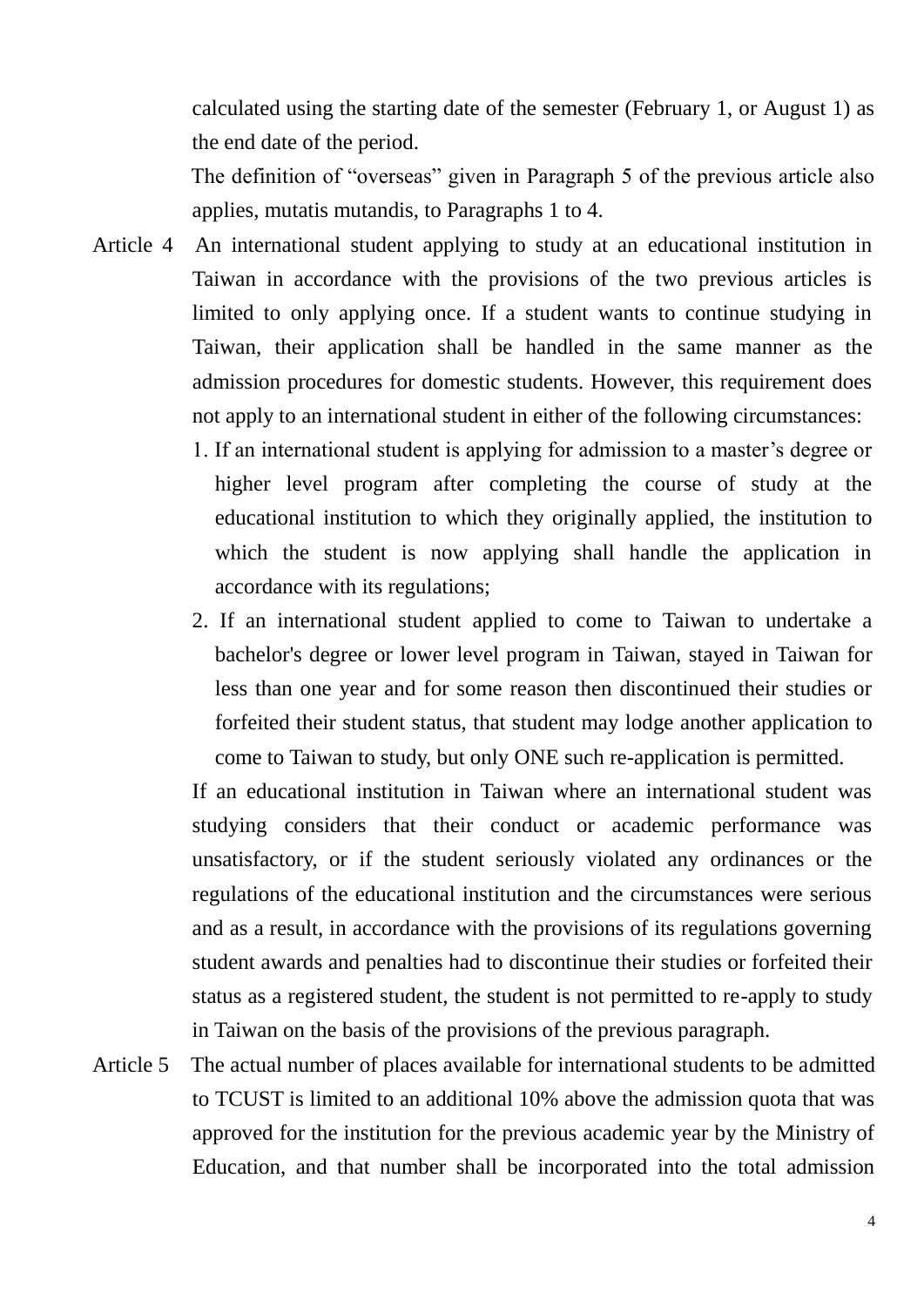quota and reported to the Ministry of Education for approval. TCUST applying to recruit more than an additional 10% shall submit a report of the planned increment (including associated quality control strategy and supportive measures) to the Ministry of Education for approval. TCUST may augment the number of places at TCUST available to international students by the number of places that were available to local students within the admission quota that was approved for the institution for the previous academic year. The admission quotas do not include international students who are not officially registered as a current student.

The actual number of international students that may be admitted to a five-year program at a junior college in TCUST is limited up to an additional 10% above the admission quota that was approved for TCUST for the previous academic year that was approved by the competent education administrative authority, and that number shall be included in the total number of students admitted for that academic year and be reported to the competent education administrative authority for approval.

- Article 6 The TCUST Admission Committee is responsible for planning the admission guidelines and hosting international student admission affairs under the principles of justice, impartiality, and transparency. The admission guidelines should outline details of the degree programs admitting international students, admission quotas, application eligibility requirements, review and screening methods, and any other related regulations.
- Article 7 International students applying for TCUST admission should attach the following documents with the admission application and submit the application within the designated period. Applicants who qualify via the review or screening process will be granted TCUST admission:
	- 1. Admission application form.
	- 2. Education history certification documents:
		- (1) Academic credentials from Mainland China: The Regulations Governing the Accreditation of Schools in Mainland China shall apply.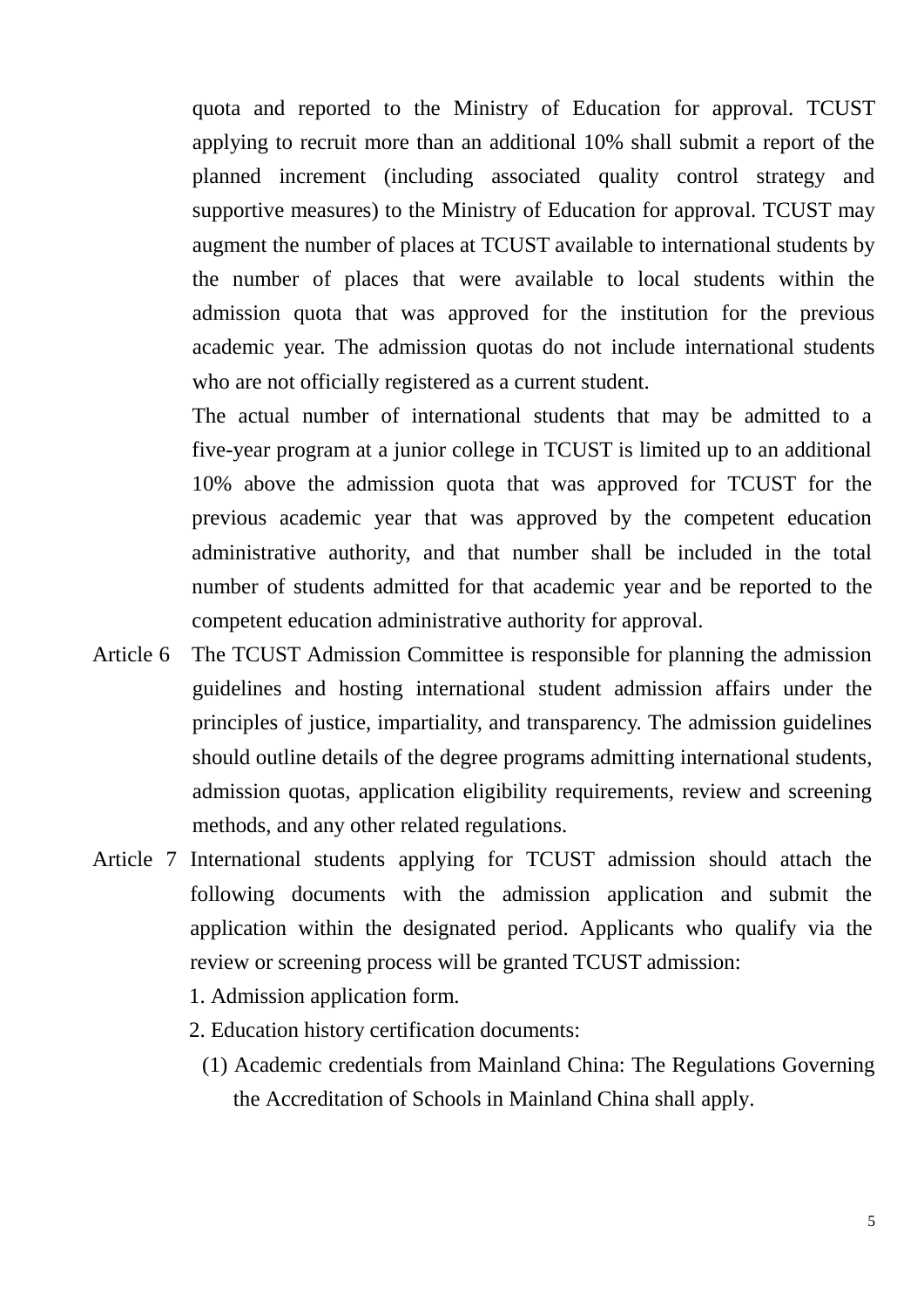- (2) Academic credentials from Hong Kong or Macao: Academic Credential Verification and Accreditation Methods adopted in Hong Kong and Macao shall apply.
- (3) Academic credentials from other areas:
	- A. Academic credentials earned at overseas Taiwan schools or Taiwanese schools in Mainland China shall be regarded as equivalent to those at domestic schools, with equivalency between levels.
	- B. Academic credentials referred to the preceding two items shall be subject to the Regulations Regarding the Assessment and Recognition of Foreign Academic Credentials for Institutions of Higher Education. However, academic credentials earned from institutes or branches established in Mainland China by foreign schools shall require public notarization in Mainland China and shall be verified and examined by an institute established or appointed by or through a private agency commissioned by the Executive Yuan.
- 3. Proof of applicant's having sufficient funds to live on while studying in Taiwan, or proof of having a full scholarship or grant provided by a government, TCUST, or private organization.
- 4. Other documents that should be submitted according to the TCUST admission handbook.
- 5. For International students applying for Nursing College program in TCUST are required to hand in the additional documents as the following:
	- A. Documentary evidence of the eligibility of a guardian in Taiwan.
	- B. A power of attorney from the student's parents or other legal representative, which has been authenticated by an overseas mission, appointing the guardian in Taiwan.
	- C. A letter of agreement from the guardian in Taiwan which has been notarized by a notary public in Taiwan.

When TCUST reviews an international student's admission application, if any of the documents specified in Subparagraphs 2 and 4 of the preceding paragraph have not been authenticated by an overseas mission, agency established or designated by the Executive Yuan, or by a private organization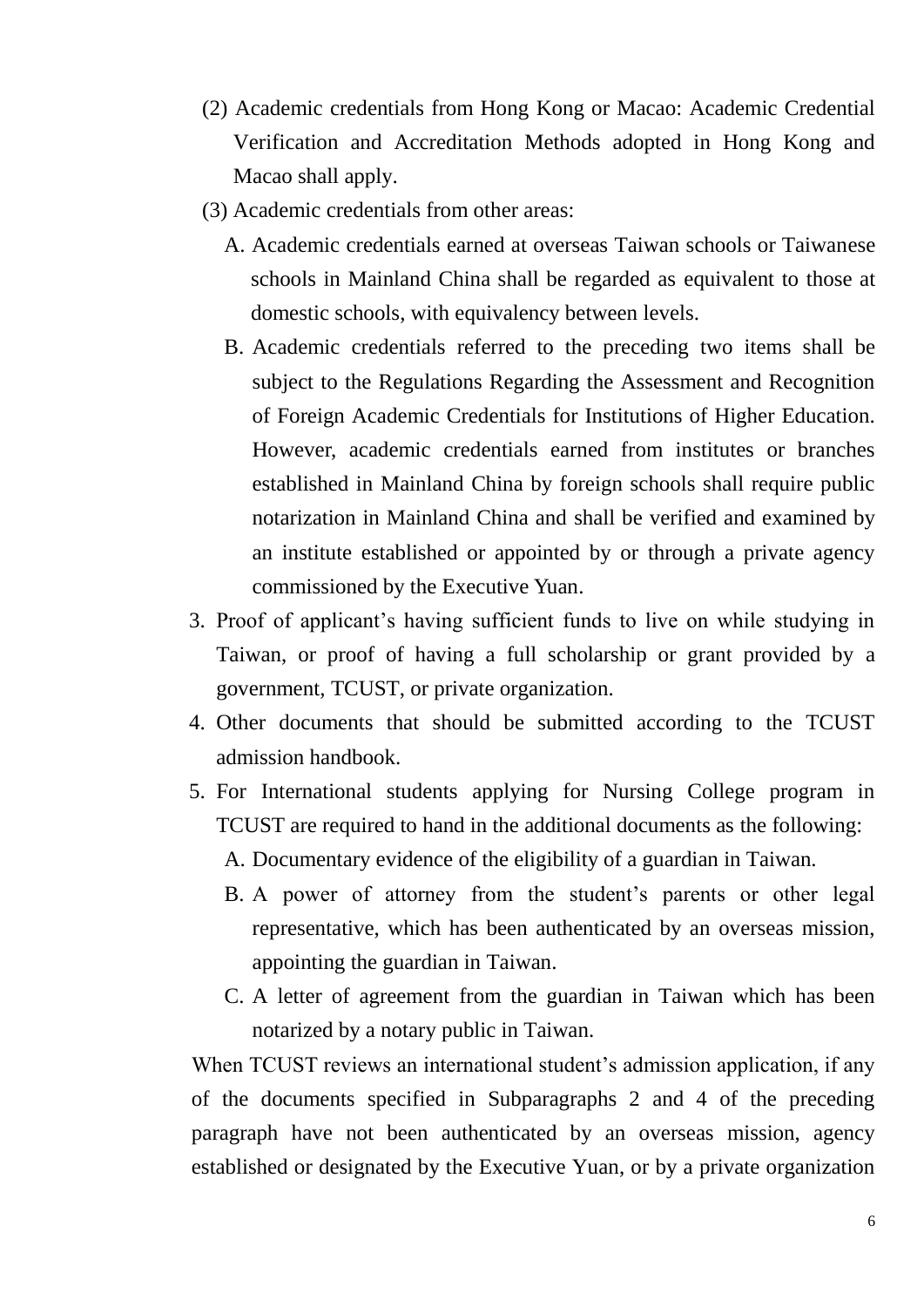commissioned by the Executive Yuan—and if the educational institution has any doubts regarding their authenticity—authentication by an overseas agency may be requested. If documents that have already been authenticated raise any doubts, the educational institution may request examination of the documents. An international student submitting, as part of their application for admission to an educational institution, any certificate or document that is found to be forged, fabricated, or altered in some way shall have their enrollment eligibility revoked. If the student has already registered and commenced classes, their registration as a current student shall be cancelled and no certification for relevant academic undertakings awarded. If such circumstances are first discovered after a student has already graduated, the educational institution shall revoke the former student's eligibility to graduate, shall require any degree already awarded to be returned, and shall rescind their qualification.

International students applying with an education level of Form-5 are required to obtain 12 more graduation credits in addition to those from their original courses. These additional credits shall be assigned by each program.

Article 8 An international student who has completed a bachelor's degree or a higher degree in Taiwan and is applying to be admitted to do a master's degree program or a higher degree may submit copies of their graduation certificate from a university or tertiary college in Taiwan and transcripts for each year of their studies and apply in accordance with the provisions of Article 7 and is not subject to the provisions of Article 7, Paragraph 1, Item 2.

> An international student who has graduated from a school for international residents in Taiwan, or from a bilingual division (program) affiliated to a domestic senior secondary school, or from a program offering a foreign curriculum at a division of a domestic private senior secondary school may submit copies of their graduation certificate, and their transcripts for each year, and apply for admission in accordance with the provisions of Article 7 and is not subject to the provisions of Article 4, Paragraph 1, or the provisions of Article 7, Paragraph 1, Subparagraph 2.

Article 9 TCUST international students are not permitted to apply for any recurrent or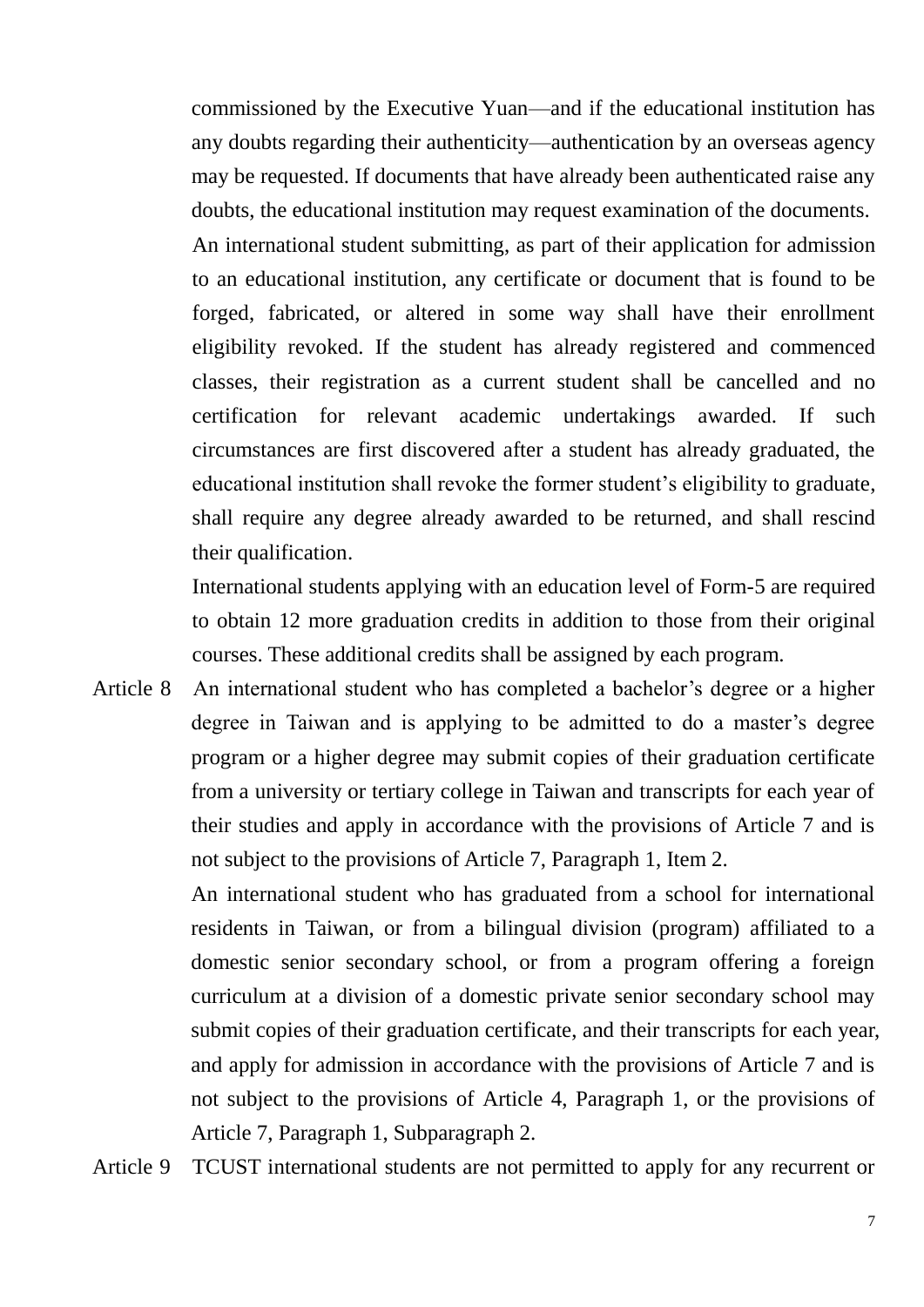continuing education bachelor's degree programs, in-service master's degree programs, or any other programs taught only in the evenings or during vacations. However, an international student already holding legitimate resident status or undertaking a program approved on a case-by-case basis by the Ministry of Education is not subject to this restriction.

- Article 10 An international student who reports to register at TCUST before it is already one-third of the way into the first semester of the current academic year shall be registered for the first semester. If it is already more than one-third of the way into the first semester, the international student shall register for the second semester or the next academic year. However, this restriction does not apply if each competent education administrative authority has some provision that overrides it.
- Article 11 An international student who with Ministry of Education approval is undertaking an internship after graduating from undergraduates and above in TCUST may have their international student status extended for up to one year after graduation.

An international student who has been permitted to undertake initial household registration, resident registration, naturalization, or restoration of R.O.C. nationality procedures during the course of their studies in Taiwan will forfeit their international student status and shall be dismissed by their educational institution. However, student whose application was handled in the same manner as the admission procedures for domestic students and who apply for naturalization to acquire the nationality of the ROC in accordance with Subparagraph 1 to 3, Paragraph 1, Article 4 of the Nationality Act is not subject to this requirement.

If international student who studies in university or tertiary college in Taiwan want to transfer to TCUST in accordance with the provisions of the Regulation. However, an international student who has been dismissed by the educational institution that admitted the student as a result of unsatisfactory conduct or of a conviction in criminal case proceedings is not permitted to transfer to TCUST. After the transfer student register in school, students shall apply for a credit transfer in accordance with the TCUST Academic Policies and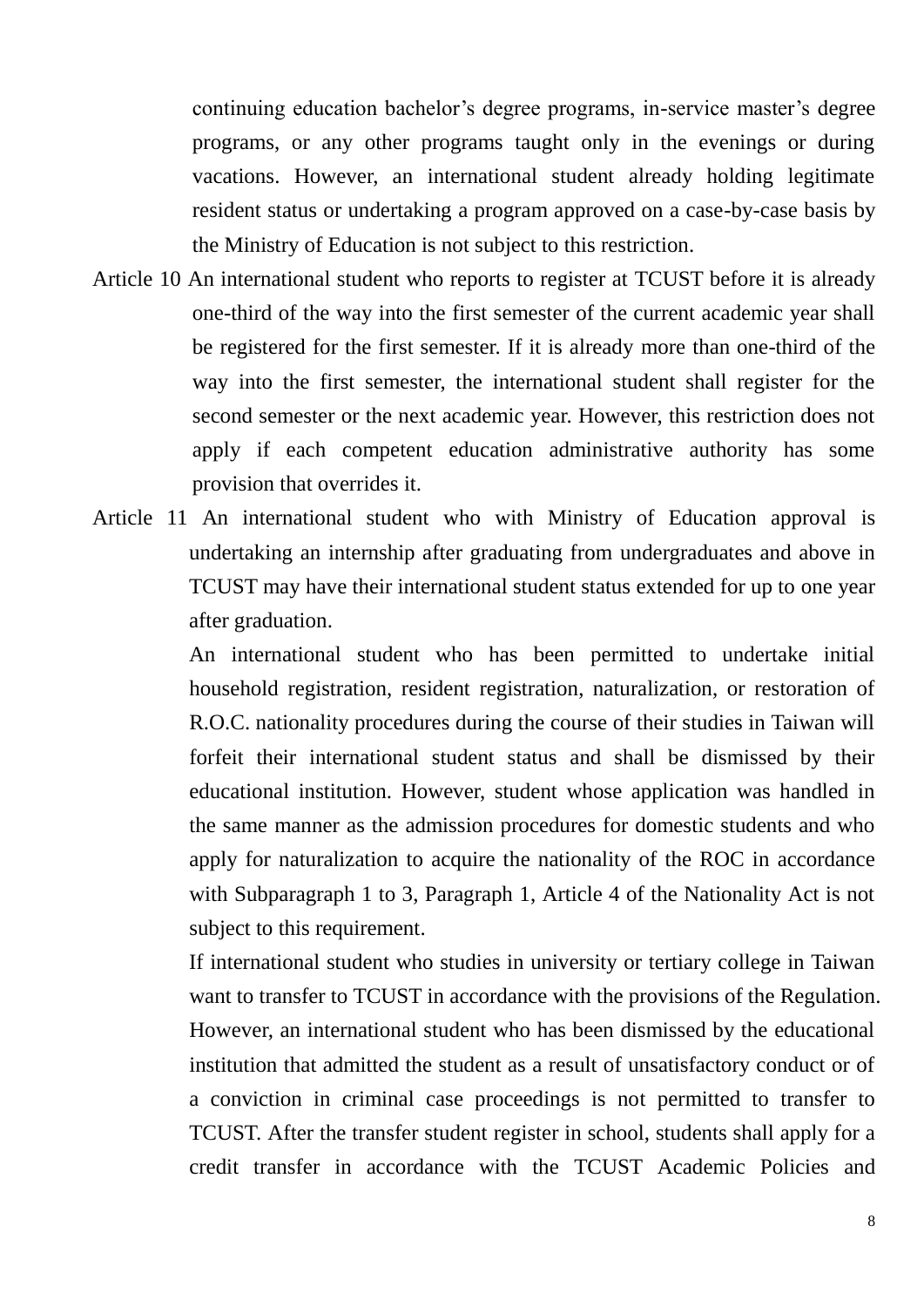Regulations Governing Credit Waiver and Credit Transfer.

- Article 12 The TCUST may sign an education cooperation agreement with a foreign educational institution and may recruit and admit international exchange students, provided that this does not affect normal teaching. The TCUST may also apply, mutatis mutandis, its own international student admission regulations to accept suitable international students as non-degree students.
- Article 13 To achieve an international academic cooperation scheme or to work with students with special needs, the TCUST must file an application with the Ministry of Education for ratification in accordance with the regulations regarding the Student Admissions Quotas and Resources Standards for Schools above Junior College.
- Article 14 The tuition related fees that international students in Taiwan shall pay are determined as stipulated below.
	- A. Students who have been admitted to study in Taiwan in accordance with the provisions of the previous two articles, or who have received a MOFA Taiwan Scholarship following recommendation by an overseas mission, or who have the status of permanent residents in Taiwan shall pay tuition and other fees in accordance with the standard fees that their educational institution applies to domestic students.
	- B. Students admitted to an educational institution in Taiwan in accordance with an education cooperation agreement shall pay their tuition and other fees as specified in the agreement.
	- C. If an international student is not covered by the provisions of either of the preceding two subparagraphs, an educational institution may charge the student based on the standard tuition and other fees for international students that it has determined, and these are not permitted to be lower than the fees levied by other private educational institutions at the same level.

A student who was admitted to an educational institution in Taiwan before the date of effect of the February 1, 2011 amendment to these Regulations shall pay tuition and other for this stage of education fees in accordance with the pre-amendment provisions.

Article 15 The TCUST has established scholarships or financial aid at its own expense to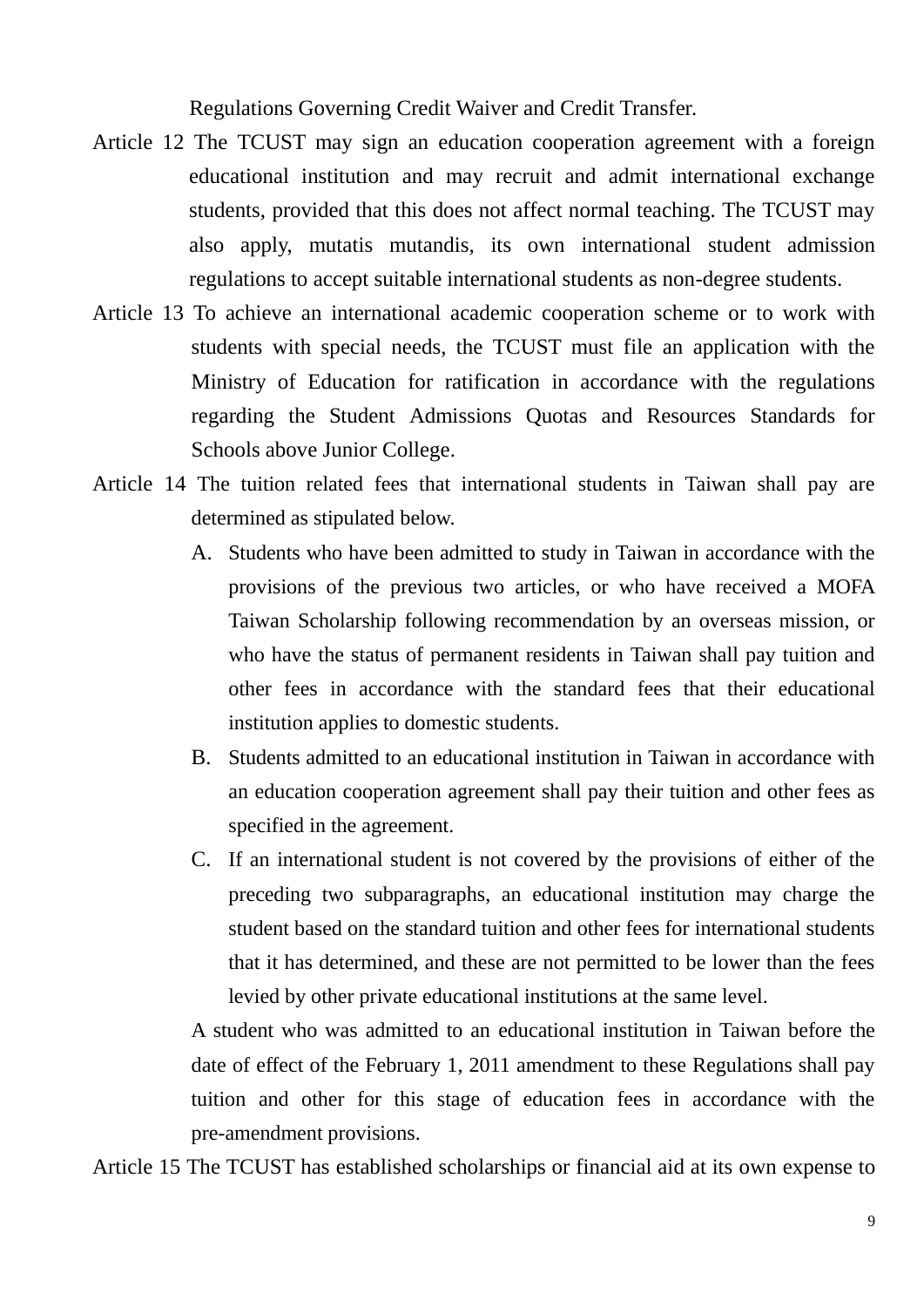encourage international students to study in Taiwan. Students with outstanding academic performance may submit applications according to Ministry of Education or TCUST regulations regarding scholarships or financial aid regulations for international students to receive scholarships.

- Article 16 The TCUST Office of Academic Affairs is responsible for handling the admission applications. The Chinese Language Center is responsible for Chinese language education, and cultural education of international students. The Office of Student Affairs manages homestay family arrangements and provides international students with relevant information about the school. The Office of International and Cross-Strait Affairs is responsible for the counseling and contacts for international students. In addition, The Office of International and Cross-Strait Affairs sporadically hosts international student events and promotes campus internationalization to assist Taiwanese students' interaction and engagement with international students and to cultivate international students' appreciation of Taiwan.
- Article 17 Registering international students must attach medical and injury insurance policies valid for a period of at least 6 months starting from the day of entry to Taiwan. Returning international students must attach policies regarding Taiwan National Health Insurance and other pertinent coverage plans. International students who attach medical and injury insurance policies purchased in foreign countries must have the document validated by the embassy.
- Article 18 TCUST will immediately handle cases in accordance with the regulations if international students are found to have violated the Employment Services Act after investigation.
- Article 19 When international students are suspended, discontinue their schooling, or lose their student status for any other reason, TCUST will immediately register the incident in the international student information management system designated by the Ministry of Education; notify the Bureau of Consular Affairs, Ministry of the Interior, and National Immigration Agency service centers; and send copies of the notification to the Ministry of Education.

Article 20 Throughout their stay in Taiwan, international students must follow ROC laws